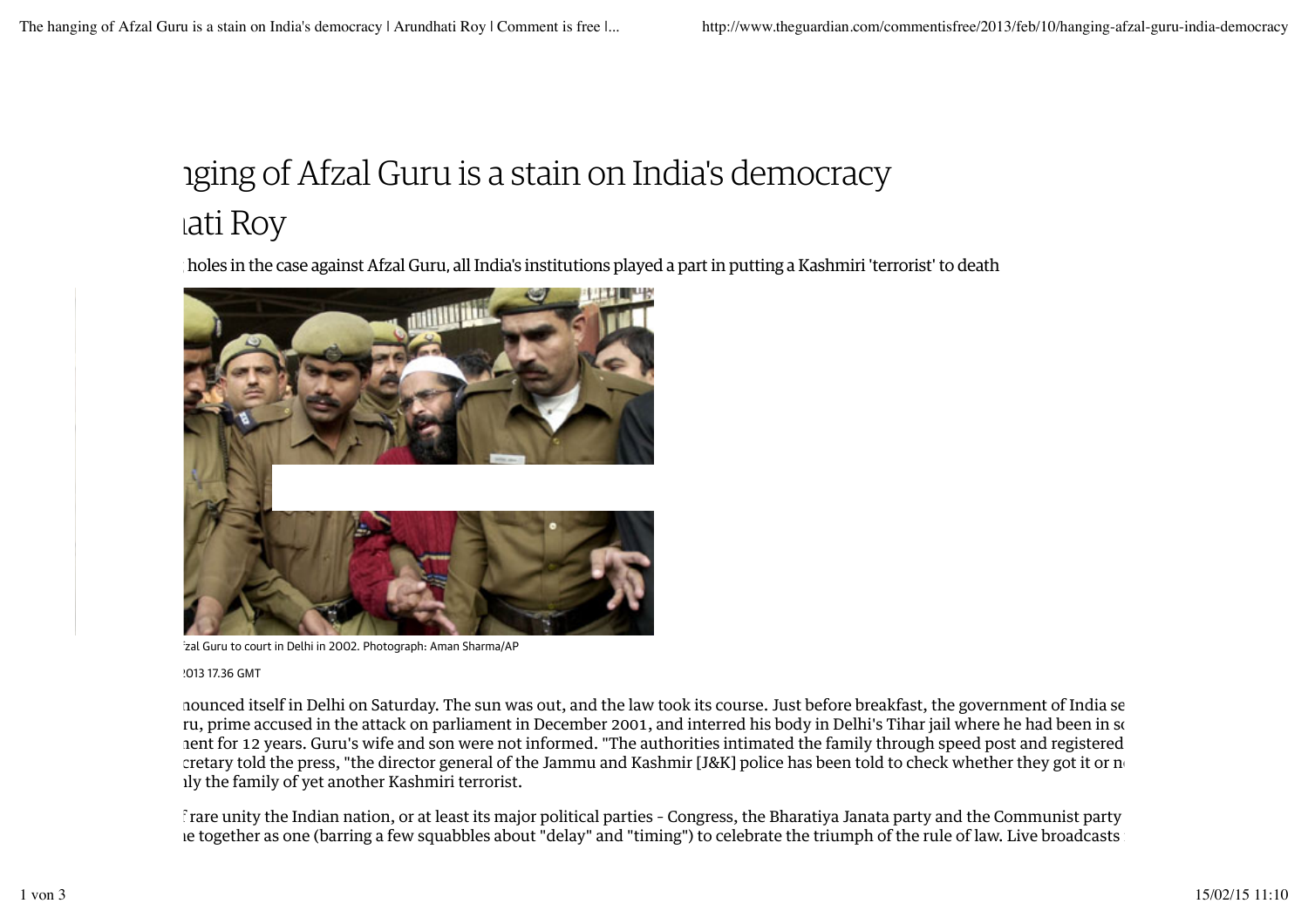studios, with their usual cocktail of papal passion and a delicate grip on facts, crowed about the "victory of democracy". Rightwing Hindu nationalists distributed sweets to celebrate the hanging, and beat up Kashmiris (paying special attention to the girls) who had gathered in Delhi to protest. Even though Guru was dead and gone, the commentators in the studios and the thugs on the streets seemed, like cowards who hunt in packs, to need each other to keep their courage up. Perhaps because, deep inside, themselves they knew they had colluded in doing something terribly wrong.

What are the facts? On 13 December 2001 five armed men drove through the gates of the Indian parliament in a car fitted out with a bomb. When challenged they jumped out of the car and opened fire, killing eight security personnel and a gardener. In the firefight that followed, all five attackers were killed. In one of the many versions of the confessions he was forced to make in police custody, Guru identified the men as Mohammed, Rana, Raja, Hamza and Haider. That's all we know about them. They don't even have second names. LK Advani, then home minister in the BJP government, said they "looked like Pakistanis". (He should know what Pakistanis look like right? Being a Sindhi himself.) Based only on Guru's custodial confession (which the supreme court subsequently set aside, citing "lapses" and "violations of procedural safeguards") the government recalled its ambassador from Pakistan and mobilised half a million soldiers on the Pakistan border. There was talk of nuclear war. Foreign embassies issued travel advisories and evacuated their staff from Delhi. The standoff lasted months and cost India thousands of crores – millions of pounds.

Within 24 hours, the Delhi Police Special Cell (notorious for its fake "encounter" killings, where suspected terrorists are targeted in extrajudicial attacks) claimed it had cracked the case. On 15 December it arrested the "mastermind", Professor SAR Geelani, in Delhi, and Showkat Guru and his cousin Afzal Guru in Srinagar, Kashmir. Subsequently, they arrested Afsan Guru, Showkat's wife. The Indian media enthusiastically disseminated the police version. These were some of the headlines: "Delhi university lecturer was terror plan hub", "Varsity don guided fidayeen", "Don lectured on terror in free time." Zee TV, a national network, broadcast a "docudrama" called December 13, a recreation that claimed to be the "truth based on the police charge sheet". (If the police version is the truth, why have courts?) The then prime minister, Atal Bihari Vajpayee, and Advani publicly applauded the film. The supreme court refused to postpone the screening, saying that the media would not influence judges. It was broadcast only a few days before the fast-track court sentenced Geelani and Afzal and Showkat Guru to death. Subsequently the high court acquitted Geelani and Afsan Guru. The supreme court upheld the acquittal. But in its 5 August 2005 judgment it gave Afzal Guru three life sentences and a double death sentence.

The BJP called for an immediate execution. One of its election slogans was "*Desh abhi sharminda hai, Afzal abhibhi zinda hai*", which means (in stirring rhyme), "Our nation is ashamed because Afzal is still alive". In order to blunt the murmurs that had begun to surface, a fresh media campaign began. Chandan Mitra, now a BJP MP, then editor of the Pioneer newspaper, wrote: "Afzal Guru was one of the terrorists who stormed parliament house on 13 December 2001. He was the first to open fire on security personnel, apparently killing three of the six who died." Even the police charge sheet did not accuse Afzal of that. The supreme court judgment acknowledged the evidence was circumstantial: "As is the case with most conspiracies, there is and could be no evidence amounting to criminal conspiracy." But then, shockingly, it went on to say: "The incident, which resulted in heavy casualties, had shaken the entire nation, and the collective conscience of society will only be satisfied if capital punishment is awarded to the offender."

Who crafted our collective conscience on the parliament attack case? Could it have been the facts we gleaned in the papers? The films we saw on TV? Before celebrating the rule of law, let's take a look at what happened.

The people who are celebrating the victory of the rule of law argue that the very fact that the Indian courts acquitted Geelani and convicted Afzal proves that the trial was free and fair. Was it?

The trial in the fast-track court began in May 2002. The world was still convulsed by post 9/11 frenzy. The US government was gloating prematurely over its "victory" in Afghanistan. In the state of Gujarat, the massacre of Muslims by Hindu goon squads, helped along by the police and the state government machinery that had begun in late February, was still going on sporadically. The air was charged with communal hatred. And in the parliament attack case the